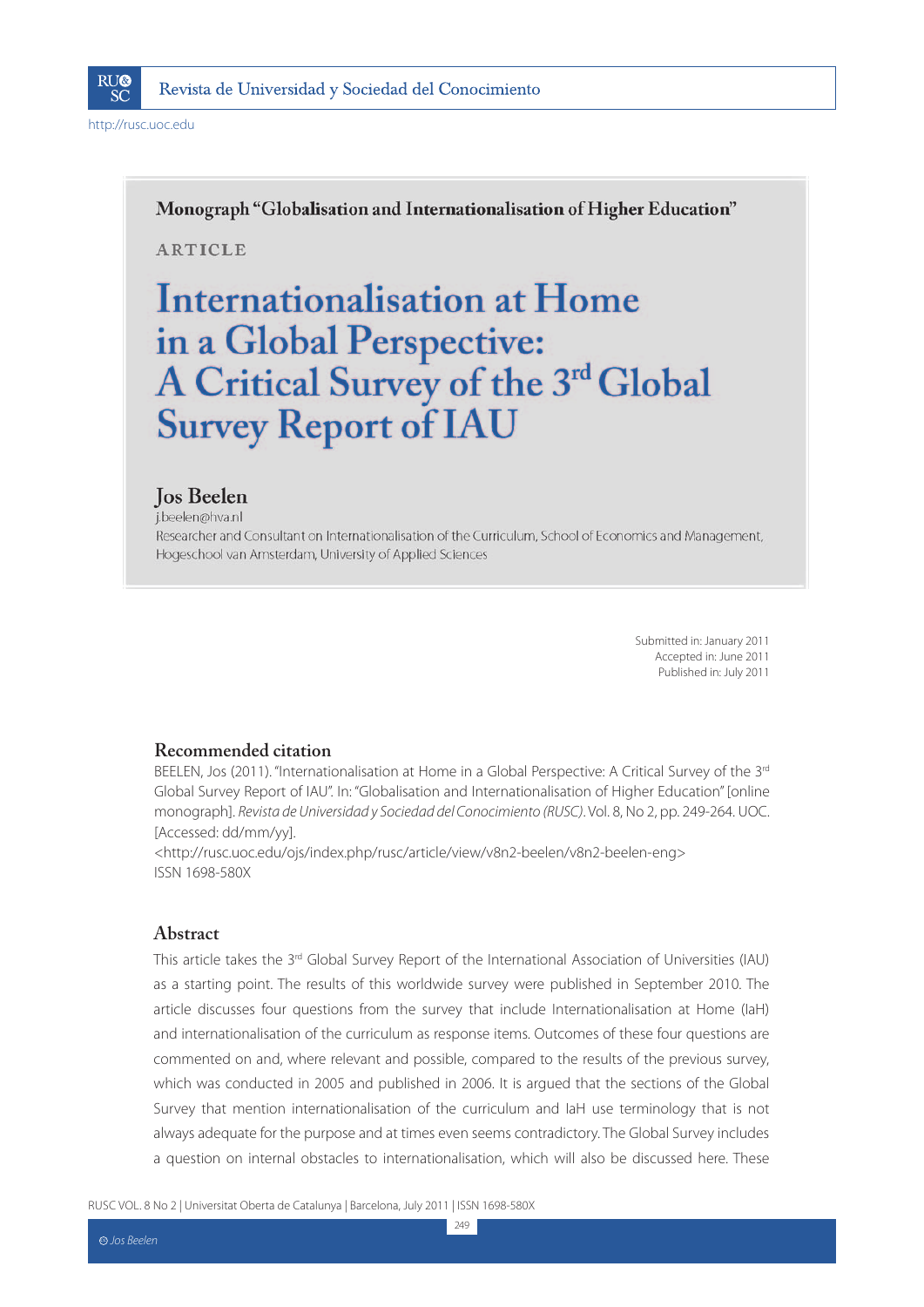

Internationalisation at Home in a Global Perspective…

obstacles include the lack of engagement and limited expertise of academic staff in relation to the internationalisation process. The response items for this question do not connect these obstacles to internationalisation of the curriculum explicitly, but it is argued here that a relationship indeed exists. The same is true for issues around foreign language proficiency, which may have a strong impact on internationalisation of the home curriculum. In the conclusion, several additional questions are raised that could serve to get a clearer picture of the development of internationalisation of the curriculum in a global perspective.

#### **Keywords**

Internationalisation at Home, internationalisation of the curriculum, Global Survey, obstacles to internationalisation

### *La internacionalización en casa en una perspectiva global: un estudio crítico del Informe del 3.er Estudio Global de la AIU*

#### *Resumen*

Este artículo toma como punto de partida el Informe del 3.<sup>er</sup> Estudio Global de la Asociación Internacional de Universidades (AIU). Los resultados de este estudio a escala mundial se publicaron en septiembre del 2010. El artículo trata cuatro cuestiones del estudio que incluyen la internacionalización en casa (IeC) y la internacionalización del plan de estudios como ítems de respuesta. Se comentan los resultados de estas cuatro cuestiones y, cuando es relevante y posible, se comparan con los resultados del estudio previo, que se llevó a cabo en el 2005 y se publicó en el 2006. Se comenta que las secciones del Estudio Global que mencionan la internacionalización del plan de estudios y la IeC utilizan una terminología que no siempre es adecuada para el propósito y a veces incluso parece contradictoria. El Estudio Global incluye una cuestión sobre obstáculos internos a la internacionalización, que también se tratarán aquí. Estos obstáculos incluyen la falta de compromiso y la pericia limitada del personal académico en relación con el proceso de internacionalización. Los ítems de respuesta para esta cuestión no conectan estos obstáculos a la internacionalización del plan de estudios explícitamente, pero se admite que esta relación existe realmente. Lo mismo ocurre para cuestiones sobre la competencia en lengua extranjera, que podrían tener un fuerte impacto en la internacionalización del plan de estudios doméstico. En conclusión, se exponen varias cuestiones adicionales que podrían servir para obtener una imagen del desarrollo de la internacionalización del plan de estudios en una perspectiva global.

#### *Palabras clave*

internacionalización en casa, internacionalización del plan de estudios, Estudio Global, obstáculos a la internacionalización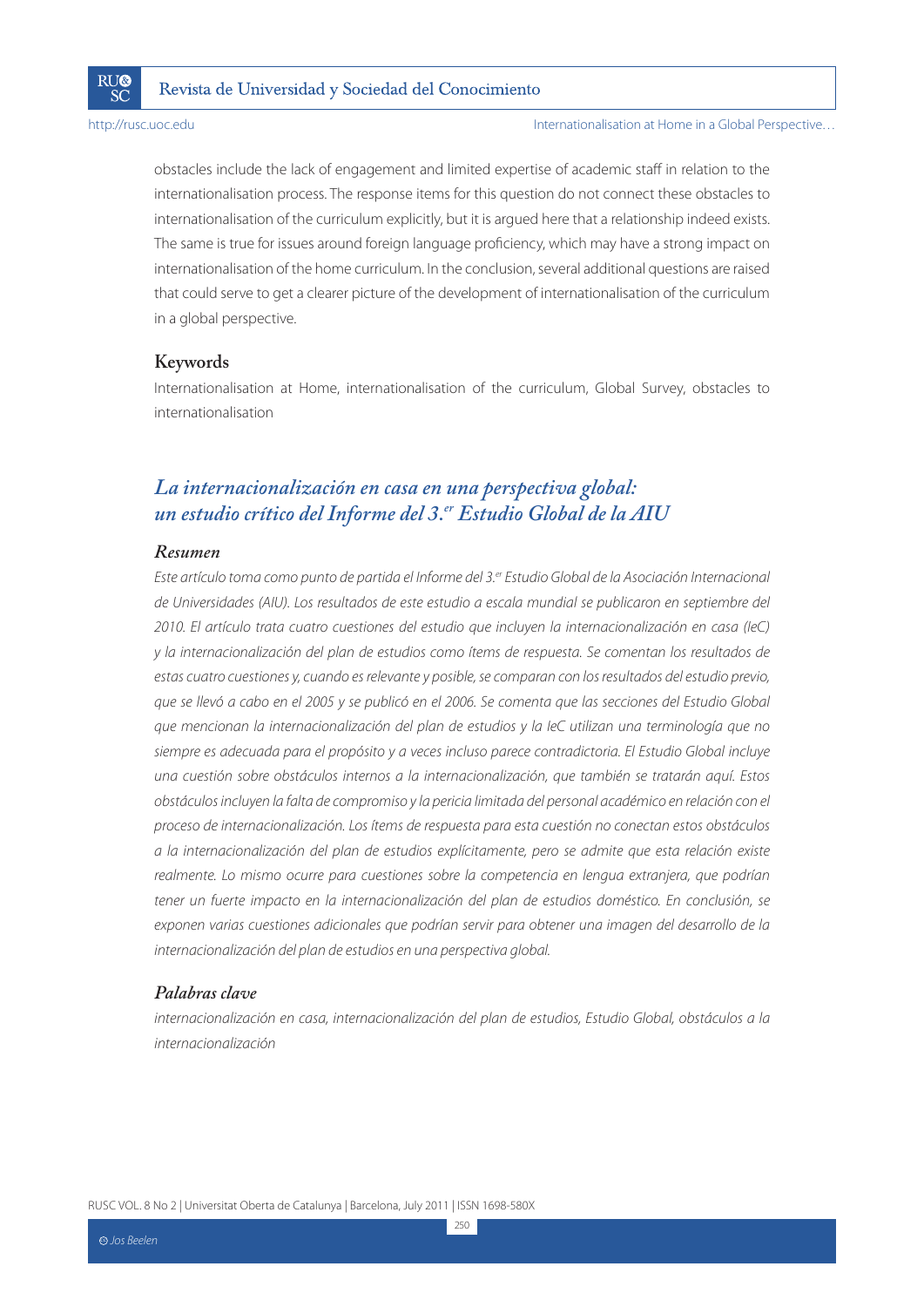**RU®** 

SČ

Internationalisation at Home in a Global Perspective…

### **Internationalisation at Home and Internationalisation of the Curriculum**

Internationalisation at Home (IaH) was introduced as a concept in 1999. In the particular setting in which it was introduced, IaH aimed to make students interculturally and internationally competent without leaving their own city for study-related purposes (Crowther et. al., 2001). In the original setting in Malmö (Sweden), there was a marked emphasis on intercultural aspects of the teaching and learning process. This was facilitated through strong links with local cultural/ethnic groups.

Knight (2008: 23) elaborates the concept of IaH and describes a wider focus, in which liaisons with local cultural and ethnic groups are but one of the elements. She distinguishes "a diversity of activities" and mentions a number of them in addition to cultural liaisons: curriculum and programmes, teaching/learning processes, extra-curricular activities, and research and scholarly activity. In Knight's view, internationalisation of the curriculum is one of the aspects constituting IaH. Knight maintains the term 'concept' for IaH. It should be noted here that, while IaH may use existing educational concepts such as comparative and collaborative learning, it is not in itself a didactic or educational concept.

In the same publication, Knight also uses the terms 'pillar' and 'stream' to distinguish between IaH and internationalisation abroad. These terms seem appropriate since they convey the image that internationalisation and IaH are both means for acquiring intercultural and international competences. Knight therefore stresses the interdependence of the two 'streams' (at home and abroad) rather than their independence. How successful universities are in making the two streams meet to enhance the learning experience of students depends to a large extent on which learning experiences are assessed and how this is done (De Wit, 2009).

The 2005 survey, of which Knight is the author, does include "international/intercultural dimension of curriculum" but not IaH. The 2009 survey includes both, a choice that the authors do not comment on.

IaH has shared characteristics with other concepts that focus on internationalisation of the home curriculum. Among these are internationalisation of the curriculum in Australia and internationalisation of the campus in the United States. There are also differences. In the Australian context, internationalisation of the curriculum can include outgoing mobility such as international study trips or study or placement abroad (Leask, 2007). Internationalisation of the campus or comprehensive education in the United States also includes a range of activities, which may include a study abroad experience. Dutschke (2009) mentions a number of definitions and concepts.

The difference between practices in Australia and the United States on the one hand, and in Europe on the other, seems to lie in the approach to student mobility. Whereas in Australia and the United States the academic setting is used to encourage students to become mobile in the first place, the European practice assumes that students are mobile, but not for studyrelated purposes. This difference in focus may be explained by geographical and language-related matters. In Europe, it is relatively easy to travel to a country with a different culture and language. Distances are small and the cost is low. Most European students do indeed travel abroad, but do

RUSC VOL. 8 No 2 | Universitat Oberta de Catalunya | Barcelona, July 2011 | ISSN 1698-580X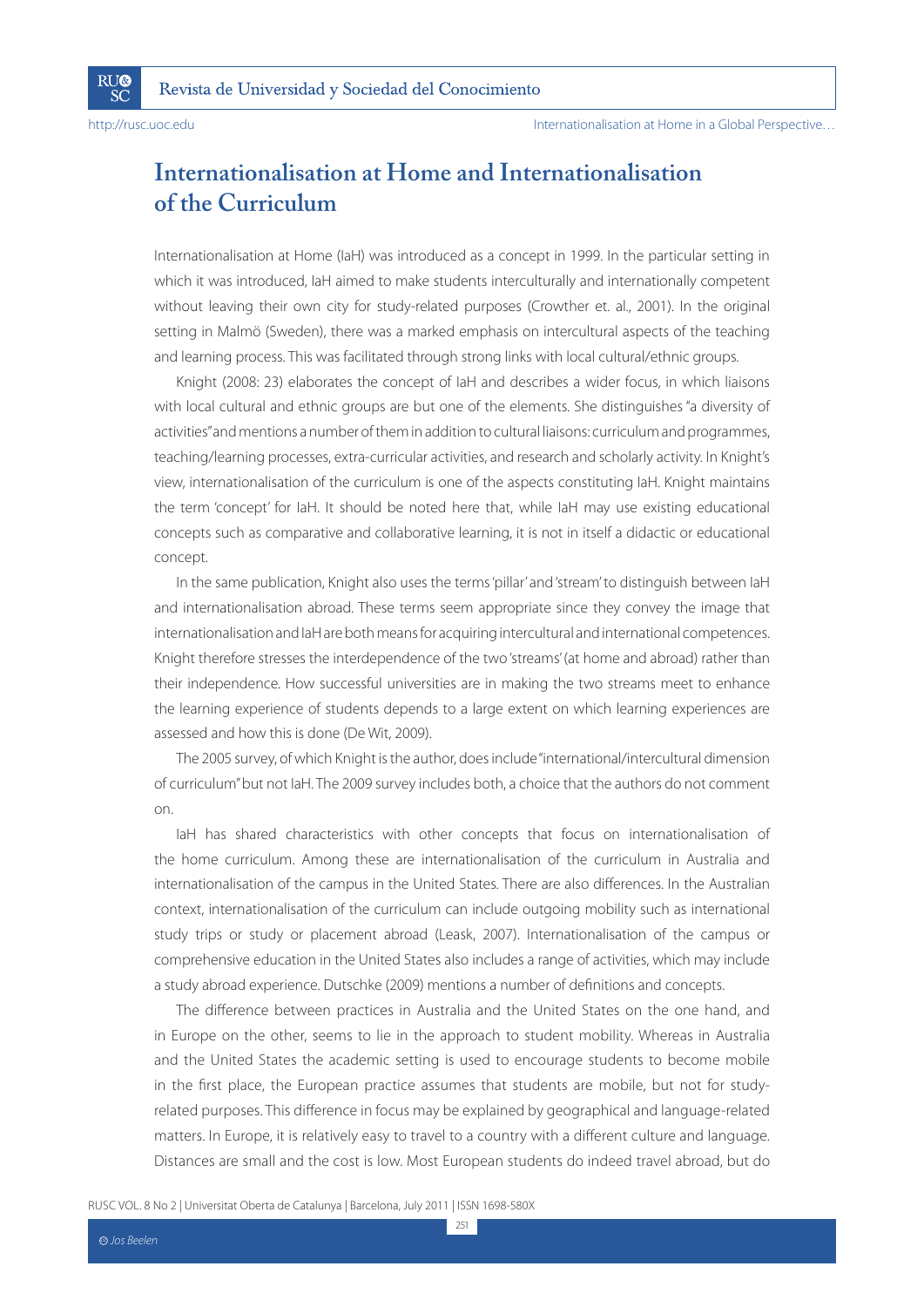**RU®** 

SČ

so mainly for leisure purposes. In Australia and the United States, it takes considerably more effort to travel to a country with a different culture and language. The relative ease with which European students can travel does not particularly encourage them to become mobile for study-related purposes. Many of them feel that they have an international focus already through their travel to European countries. When they choose to study or do a placement abroad, many of them prefer to go beyond Europe.

The 2005 survey already distinguished IaH as an alternative to internationalisation abroad. The 2009 survey uses the same distinction and therefore identifies activities "which focus on actions that entail or require the movement across boundaries ('internationalization abroad') and activities that focus on what takes place on campus ('internationalization at home')". At the same time, the authors acknowledge that these distinctions are not watertight (Egron-Polak & Hudson, 2010: 34). An example may be short-term curricular activities abroad, such as study or field trips. The authors point to the increase of short-term mobility in the United States and attribute this to the fact that students have jobs from which they would lose income if they went abroad for an extended period of time.

The question here is which concept of internationalisation of the curriculum the people selected to fill out the questionnaire for the Global Survey had in the back of their minds when they did so. Australians might well have included study and placement abroad as part of the curriculum, whereas the authors apparently only thought of short-term international experiences. A clarification of terms is called for if the Global Survey is to provide insight into what Higher Educations Institutions (HEIs) are doing to internationalise curricula and what their motivation is. In particular, it will be relevant to explore whether a distinction between the terms 'Internationalisation at Home' and 'internationalisation of the curriculum' can and should be made.

### **Methodology and Respondents to the Survey**

The Global Survey involves two categories of respondents from six different regions: Africa, Asia & Pacific, Europe, Latin America & Caribbean, Middle East and North America. The first category of respondents is HEIs. Europe is dominant here, with 44% (330 of 745 in absolute numbers). The second category is national rectors' conferences or university associations (NUAs). Results from the survey are given at an aggregate (global) level and at regional level.

HEIs and NUAs are identified as respondents. In the case of the 2005 survey, it is not mentioned to whom the HEI questionnaire was sent. In the section on the methodology of the 2009 survey, it is mentioned that the questionnaire was sent to Heads of Institution and/or Heads of International Affairs. Who actually filled it out within the universities remains unknown.

Figure 1 shows a regional breakdown of the number of questionnaires sent out in relation to both the number of responses and the response rate. It also includes a breakdown of the responses per region as percentages of the total sample. This shows that European universities constitute nearly half the sample.

RUSC VOL. 8 No 2 | Universitat Oberta de Catalunya | Barcelona, July 2011 | ISSN 1698-580X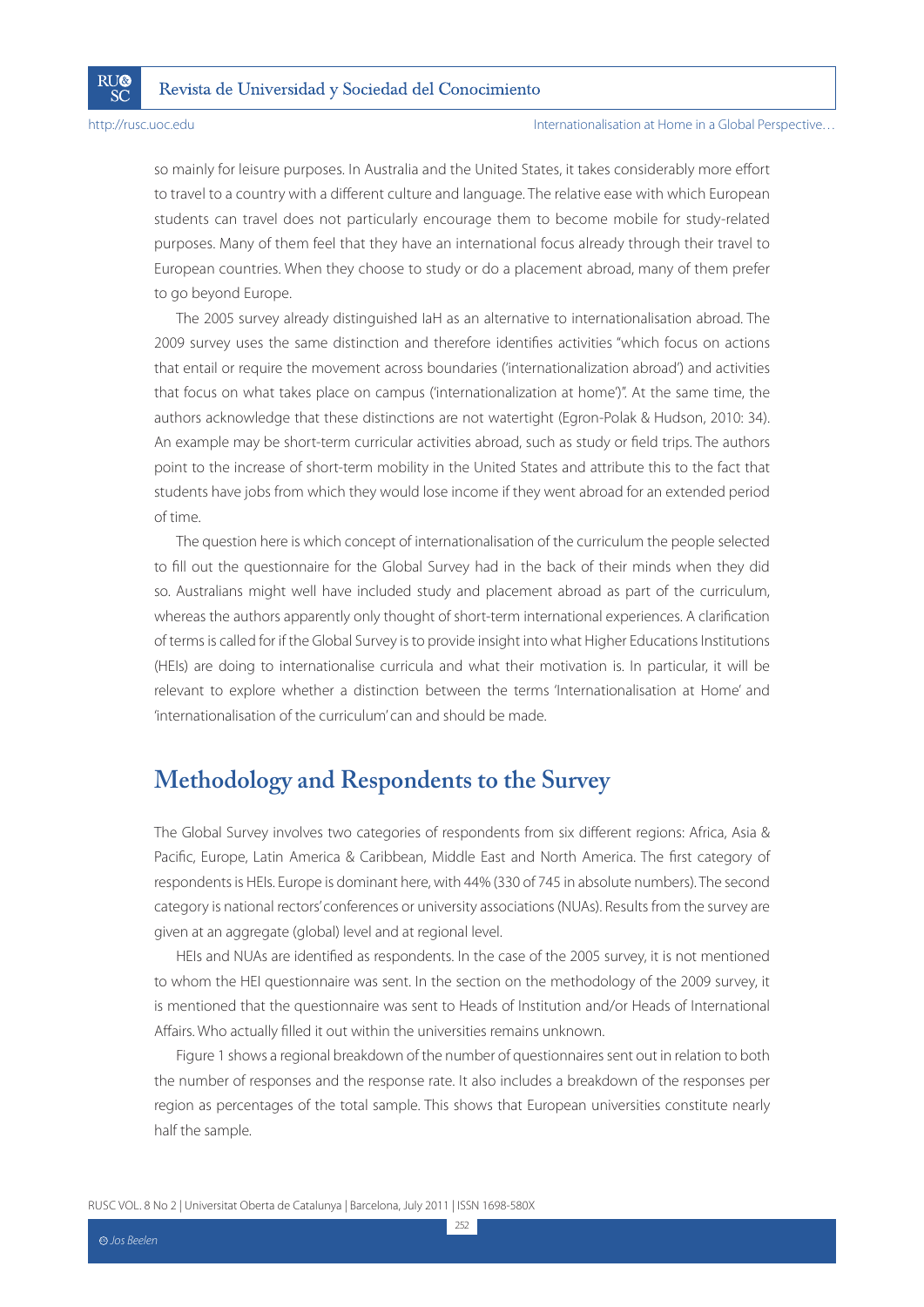

Internationalisation at Home in a Global Perspective…

|                           |       | <b>Total initial</b><br>sample |      | <b>Responses</b> |       | <b>Response rate</b> |      | <b>Percentage of</b><br>total |
|---------------------------|-------|--------------------------------|------|------------------|-------|----------------------|------|-------------------------------|
|                           | 2005  | 2009                           | 2005 | 2009             | 2005  | 2009                 | 2005 | 2009                          |
| Africa                    |       | 315                            |      | 41               | 20 %  | 13 %                 | 6 %  | 6 %                           |
| Asia & Pacific            |       | 1,052                          |      | 139              | 18%   | 13 %                 | 18%  | 19 %                          |
| Europe                    |       | 2,401                          |      | 330              | 20 %  | 14 %                 | 52 % | 44 %                          |
| Latin America & Caribbean |       | 828                            |      | 68               | 9%    | 6 %                  | 6 %  | 13 %                          |
| Middle East               |       | 189                            |      | 40               | 21 %  | 22 %                 | 4 %  | 5 %                           |
| North America             |       | 1,309                          |      | 127              | 13 %  | 10%                  | 14 % | 13 %                          |
| <b>TOTAL</b>              | 3,057 | 6,094                          | 526  | 745              | 14.7% | 12.2%                | 100% | 100 %                         |

Figure 1: Sample size and respondents of the 2<sup>nd</sup> and 3<sup>rd</sup> Global Survey

Source: Knight (2006: 36-37); Egron Polak & Hudson (2010: 42-43).

### **IaH/Internationalisation of the Curriculum in the 3rd Global Survey**

The institutional questionnaire mentions IaH as a response item twice, both times alongside internationalisation of the curriculum (questions 19 and 29, see Figures 2 and 3 below). Internationalisation of the curriculum is an item in two further questions (9 and 10, see Figures 4 and 5 below). The association questionnaire shows the same picture, with one extra question that lists both IaH and internationalisation of the curriculum among the response items. The scope of this article is limited to the institutional questionnaire, since there is a greater likelihood of it giving a more accurate impression of the state of affairs in the responding universities.

Below, we will first give the outcomes to these four questions (both those that mention IaH and those that mention internationalisation of the curriculum), followed by a discussion. We will also look at a fifth question, that of the internal obstacles to the internationalisation process, as perceived by the institutional respondents (question 14, see Figure 6 below). Some of the questions are identical to those of the 2005 survey, but since the results of that survey are rendered differently and in less detail, it is not possible to compare the results of the two surveys. The response items in the figures below are those from the original questionnaire rather than the more concise response items in the figures of the survey report.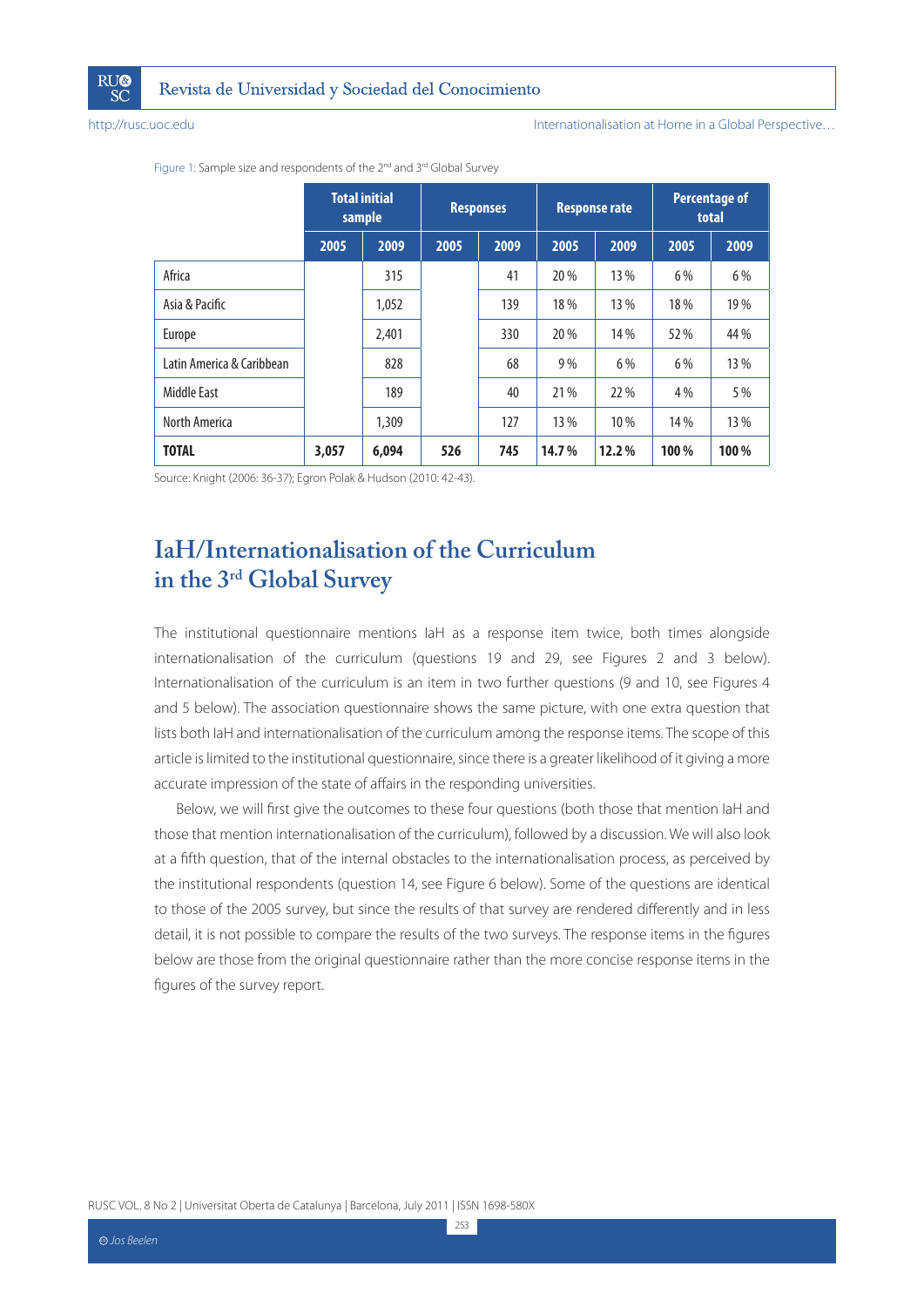

# **Policies for IaH**

### Question 19

Figure 2: In your internationalization policy/strategy, which of the following are given the highest priority? (please select up to five responses).

|                                                                                               | <b>Morld</b> | <b>Africa</b> | Asia and<br>Pacific | <b>Europe</b> | America &<br>Caribbean<br>Latin | Middle<br>East | North<br>America |
|-----------------------------------------------------------------------------------------------|--------------|---------------|---------------------|---------------|---------------------------------|----------------|------------------|
| Outgoing mobility opportunities for students<br>(study, internships etc)                      | 44%          | 29%           | 40%                 | 49%           | 45%                             | 18%            | 43%              |
| International student exchanges and attracting<br>international students                      | 43%          | 27%           | 50%                 | 45%           | 29%                             | 35%            | 42%              |
| International research collaboration                                                          | 40%          | 46%           | 52%                 | 41%           | 35%                             | 32%            | 23%              |
| <b>Strengthening international/intercultural</b><br>content of curriculum                     | 31%          | 29%           | 33%                 | 30%           | 27%                             | 25%            | 40%              |
| Joint and dual/double degree programmes                                                       | 30%          | 24%           | 27%                 | 35%           | 27%                             | 30%            | 17%              |
| Outgoing mobility options for faculty/staff                                                   | 29%          | 24%           | 24%                 | 35%           | 33%                             | 18%            | 14%              |
| International development and capacity building<br>projects                                   | 17%          | 27%           | 14%                 | 17%           | 13%                             | 22%            | 18%              |
| Hosting international scholars                                                                | 17%          | 22%           | 18%                 | 13%           | 23%                             | 20%            | 16%              |
| Internationalization "at home"                                                                | 15%          | 10%           | 15%                 | 17%           | 11%                             |                | 18%              |
| Foreign language teaching as part of the<br>curriculum                                        | 14%          | 7%            | 6%                  | 17%           | 15%                             | 5%             | 9%               |
| Foreign visits to your university                                                             | 13%          | 20%           | 12%                 | 15%           | 14%                             | 18%            | 16%              |
| Marketing and recruiting fee paying international<br>undergraduate students                   | 11%          | 2%            | 14%                 | 11%           | 4%                              | 8%             | 19%              |
| Marketing and recruiting fee paying international<br>post-graduate students                   | 10%          | 5%            | 11%                 | 11%           | 1%                              | 7%             | 15%              |
| Short-term language programmes for<br>international students                                  | 7%           | 5%            | 6%                  | 7%            | 6%                              | 5%             | 7%               |
| Delivery of distance education courses/ on line<br>programmes abroad                          | 6%           | 15%           | 8%                  | 5%            | 5%                              | 3%             | 5%               |
| Offering foreign academic programmes in our<br>institution                                    | 6%           | 0%            | 6%                  | 7%            | 5%                              | 7%             | 2%               |
| Provision of programmes/establishment of branch<br>campuses abroad (face to face instruction) | 3%           | 2%            | 7%                  | 2%            | 2%                              | 3%             | 6%               |

Source: Egron-Polak & Hudson (2010: 91-92; Fig. I.D.7: 214).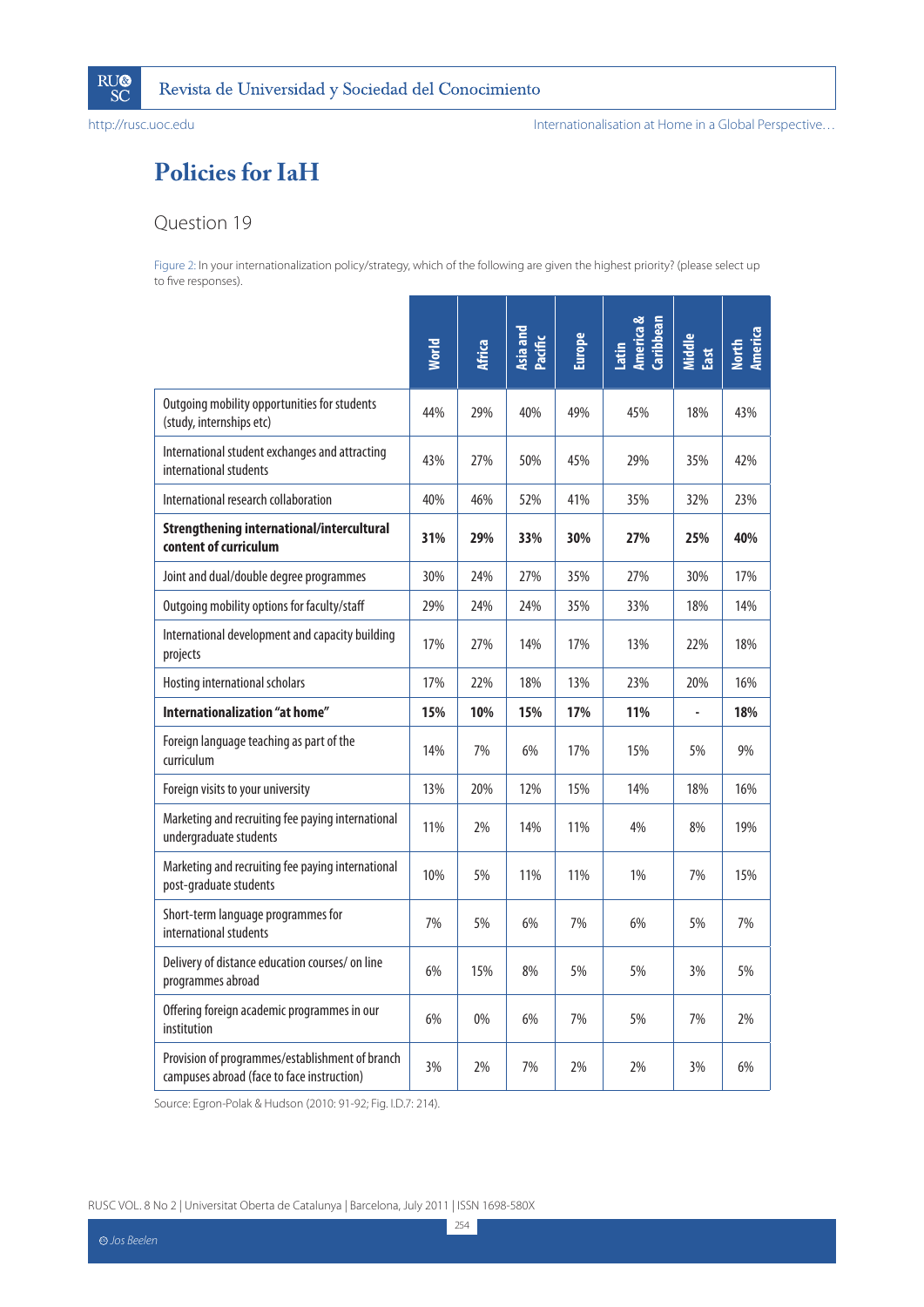

Revista de Universidad y Sociedad del Conocimiento

http://rusc.uoc.edu

### Discussion

Figure 2 shows that this question has both international/intercultural content of the curriculum and laH as response items. It is unclear what the connection is and on what basis the two different items have been distinguished. Both items score considerably higher (31% and 15% worldwide) as aspects of policy than as aspects of practice (7% and 4% worldwide, see Figure 3 below).

## **Activities for IaH**

### Question 29

Figure 3: Amongst the following internationalization **activities**, which five receive the most attention and resources at your institution?

|                                                                             | <b>World</b> | <b>Africa</b> | Asia and<br>Pacific | <b>Europe</b> | America &<br>Caribbean<br>Latin | Middle<br>East | North<br>America |
|-----------------------------------------------------------------------------|--------------|---------------|---------------------|---------------|---------------------------------|----------------|------------------|
| Outgoing mobility opportunities for students<br>(study, internships etc)    | 14%          | 6%            | 11%                 | 16%           | 12%                             | 6%             | 16%              |
| International research collaboration                                        | 12%          | 15%           | 15%                 | 12%           | 8%                              | 20%            | 9%               |
| International student exchanges and attracting<br>international students    | 12%          | 10%           | 12%                 | 13%           | 7%                              | 9%             | 13%              |
| Outgoing mobility options for faculty/staff                                 | 7%           | 8%            | 8%                  | 8%            | 6%                              | 9%             | 4%               |
| <b>Strengthening international/intercultural</b><br>content of curriculum   | 7%           | 9%            | 8%                  | 7%            | 7%                              | 6%             | 8%               |
| Joint and dual/double degree programmes                                     | 6%           | 4%            | 6%                  | 6%            | 5%                              | 10%            | 6%               |
| Foreign visits to your university                                           | 5%           | 7%            | 5%                  | 4%            | 5%                              | 9%             | 2%               |
| Foreign language teaching as part of the<br>curriculum                      | 4%           | 3%            | 3%                  | 4%            | 7%                              | 7%             | 3%               |
| Hosting international scholars                                              | 4%           | 6%            | 5%                  | 2%            | 6%                              | 6%             | 3%               |
| International development and capacity building<br>projects                 | 4%           | 10%           | 4%                  | 3%            | 4%                              | 5%             | 3%               |
| Internationalization "at home"                                              | 4%           | 2%            | 3%                  | 4%            | 6%                              | 3%             | 4%               |
| Marketing and recruiting fee paying international<br>undergraduate students | 4%           | 2%            | 4%                  | 3%            | 2%                              | 2%             | 9%               |
| Marketing and recruiting fee paying international<br>post-graduate students | 3%           | 2%            | 3%                  | 2%            | 2%                              | 1%             | 5%               |
| Delivery of distance education courses/ on line<br>programmes abroad        | 2%           | 3%            | 2%                  | 1%            | 3%                              | 1%             | 3%               |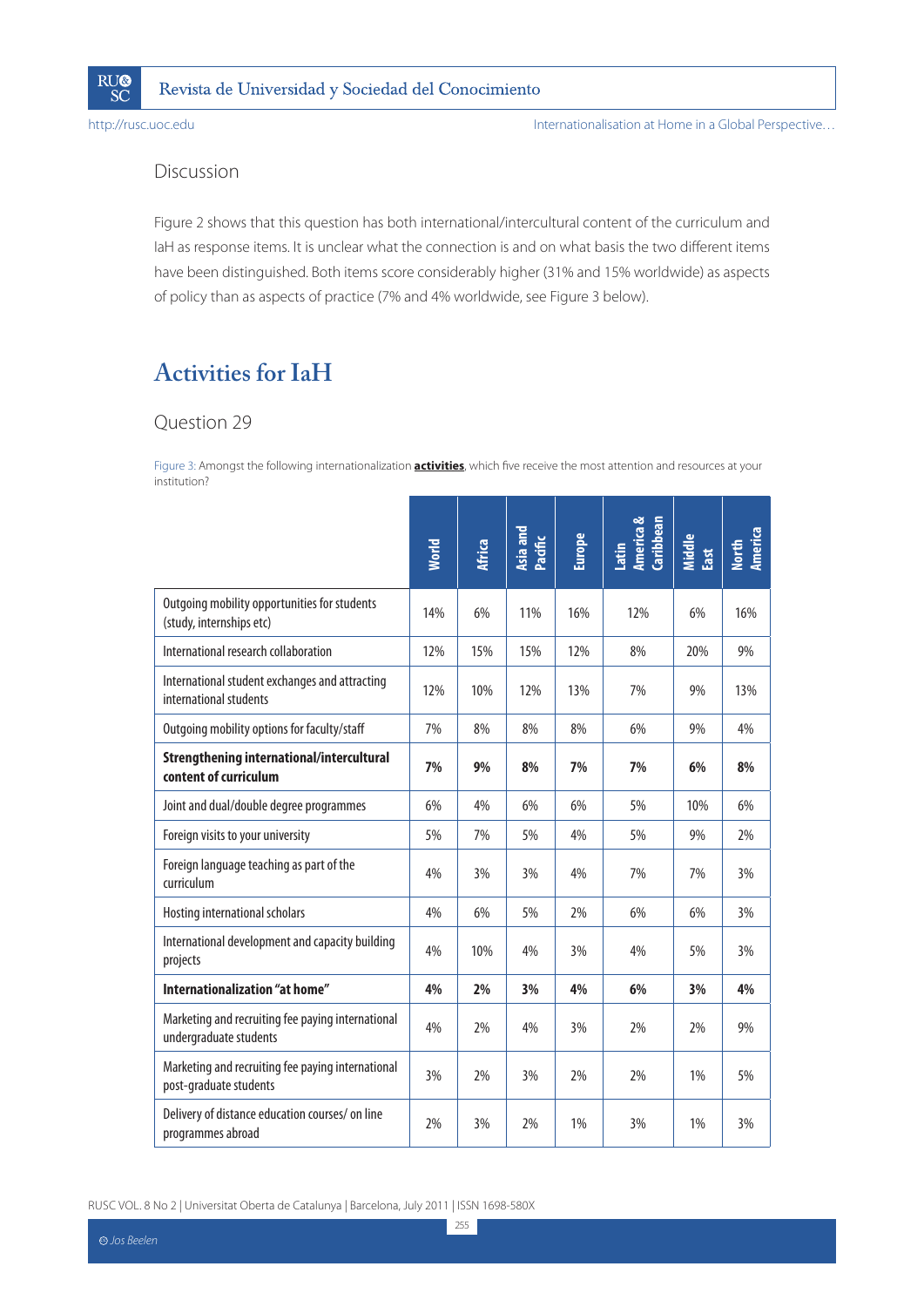

|                                                                                               | <b>World</b> | <b>Africa</b> | Asia and<br>Pacific | Europe | Latin<br>America &<br>Caribbean | Middle<br>East | North<br>America |
|-----------------------------------------------------------------------------------------------|--------------|---------------|---------------------|--------|---------------------------------|----------------|------------------|
| Offering foreign academic programmes in our<br>institution                                    | 2%           | 1%            | 2%                  | 2%     | 3%                              | 2%             |                  |
| Short-term language programmes for<br>international students                                  | 2%           | 2%            | 2%                  | $1\%$  | 3%                              | 2%             | 2%               |
| Provision of programmes/establishment of branch<br>campuses abroad (face to face instruction) | 1%           |               | 1%                  | $1\%$  |                                 | 2%             | 2%               |

Source: Egron-Polak & Hudson (2010: 97-98; Fig. I.D.11: 217).

#### Discussion

College The Cataloge The Cataloge The Cataloge The Cataloge Theorem and Number of Dentalisation of Dentalisation of Dentalisation of Dentalisation of Dentalisation of Dentalisation of Dentalisation of Dentalisation of Den At world level, activities that receive institutional attention and resources include strengthening the international/intercultural content of the curriculum and IaH, both of which rank fairly low (7% and 4%, respectively). International/intercultural content of the curriculum comes in third place worldwide, scoring even lower in North America (fourth) and Europe (fifth). The authors see the desire to strengthen the international content of the curriculum as "an especially positive sign, since internationalisation at home was ranked at about the mid-point in the list of activities receiving attention and resources". They notice "contradictory results" which they attribute to the "relative novelty of the terminology, or concept, of 'internationalisation at home' at many HEIs, where related activities are actually taking place" (Egron-Polak & Hudson, 2010: 96).

In the regional overview of activities with the highest priority, HEIs in Africa assign third place to "strengthening the international/intercultural content of the curriculum". North American HEIs give fourth place to this item. In the other regions, this item comes in third or fourth.

The authors of the survey explain this low position on the European priority list by commenting on the fact that many European universities have already embarked on activities to internationalise their curricula and therefore assign less importance to it. At the same time, other universities would assign less importance to internationalisation of the curriculum because they are not yet ready to embark on the process (Egron-Polak & Hudson, 2010: 175).

The former statement fails to explain why European universities would assign a low importance to their own policies once they have started to implement them. After all, European universities have been developing activities for student mobility for a considerable number of years and still assign a high importance to them.

The latter statement contains considerable truth. The Global Survey does not distinguish sub regions within Europe. It is, however, clear from other sources that a focus on internationalisation of the curriculum is strong in counties in north-western Europe: The Netherlands, Denmark, Finland, Norway and Sweden. Whereas interest in international aspects seems to be growing in the United Kingdom, many universities in eastern-central Europe and southern Europe are not particularly active when it comes to internationalising their home curricula.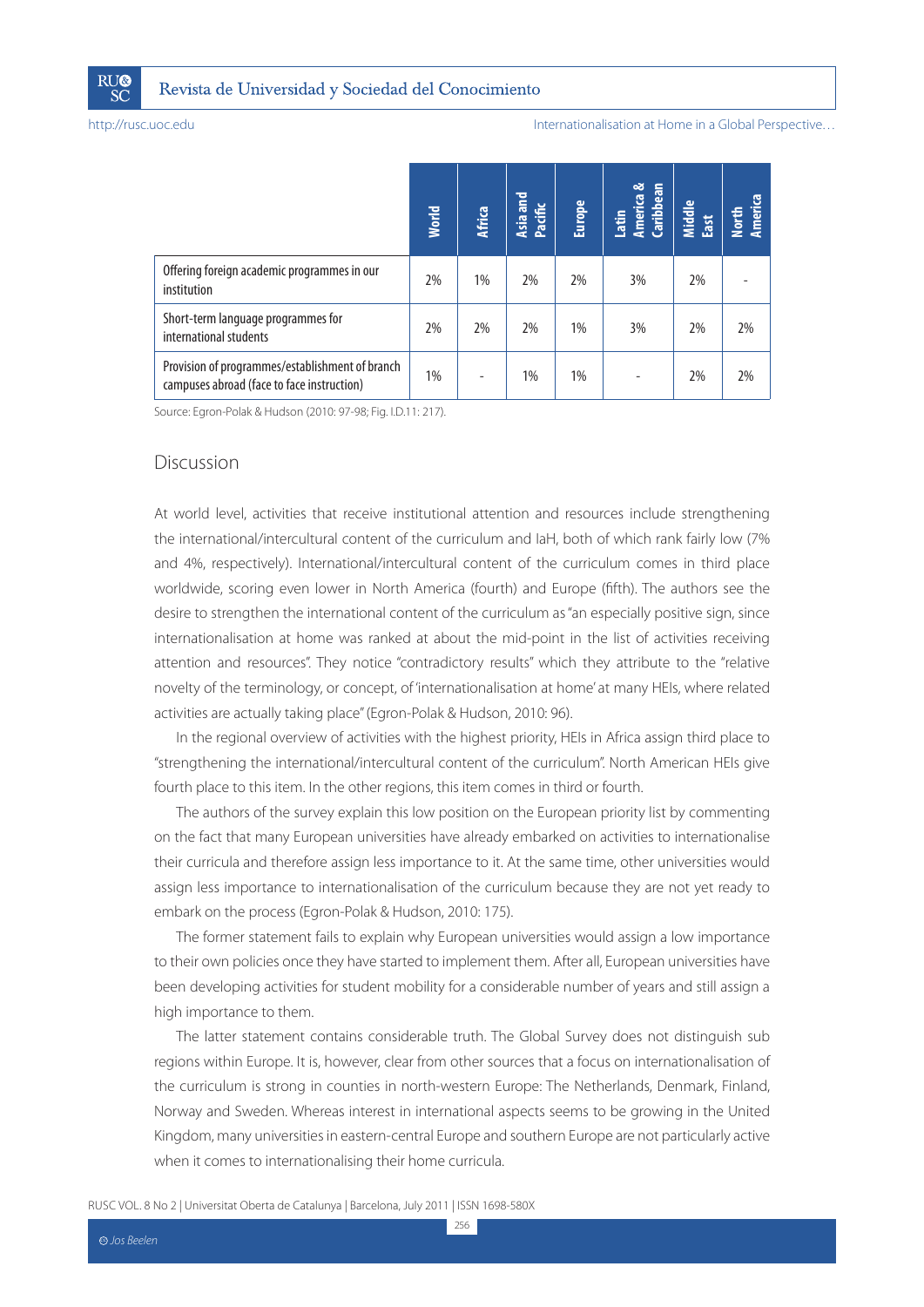**RU®** 

SČ

This raises the question about the usefulness of distinguishing between IaH and internationalisation of the curriculum when the activities are clearly related.

A further table in the survey report sheds light on the situation in Australia and New Zealand. The focus on internationalisation of the curriculum is quite strong, with 67% of HEIs including it among their priority activities, along with 22% that include IaH (Egron-Polak & Hudson, 2010: 167). The authors of the survey do not explain the relationship between these categories. It is therefore not clear if the 67% referring to internationalisation of the curriculum includes aspects of outgoing mobility, whereas the 22% refers to activities that take place exclusively at the home institution.

### **Rationales for Internationalisation (of the Curriculum)**

### Question 9

Figure 4: What are the three most important **rationales** for internationalization at your institution?

|                                                                           | <b>World</b> | <b>Africa</b> | Asia and<br>Pacific | <b>Europe</b> | America &<br><b>Caribbean</b><br>Latin | Middle<br>East | America<br><b>North</b>  |
|---------------------------------------------------------------------------|--------------|---------------|---------------------|---------------|----------------------------------------|----------------|--------------------------|
| Improve student preparedness for a globalized/<br>internationalized world | 30%          | 19%           | 31%                 | 27%           | 39%                                    | 22%            | 39%                      |
| Internationalize curriculum and improve<br>academic quality               | 17%          | 15%           | 17%                 | 16%           | 18%                                    | 16%            | 17%                      |
| Enhance international profile and reputation                              | 15%          | 13%           | 14%                 | 20%           | 6%                                     | 17%            | 9%                       |
| Strengthen research and knowledge capacity<br>production                  | 14%          | 24%           | 15%                 | 13%           | 16%                                    | 22%            | 8%                       |
| Increase the number, broaden and diversify source<br>of students          | 9%           | 8%            | 7%                  | 10%           | 4%                                     | 5%             | 17%                      |
| Broaden and diversify source of faculty/staff                             | 4%           | 3%            | 6%                  | 4%            | 3%                                     | 10%            | 2%                       |
| Increase faculty intercultural understanding*                             | 3%           | 3%            | 4%                  | 2%            | 5%                                     | 6%             | 2%                       |
| Diversify sources of income                                               | 2%           | 1%            | 2%                  | 2%            | 2%                                     | 2%             | 2%                       |
| Respond to public policies                                                | 1%           | 3%            | 1%                  | 2%            | 1%                                     |                |                          |
| None                                                                      | ۰            |               |                     | ۰             | 1%                                     |                | $\overline{\phantom{a}}$ |
| No reply                                                                  | 4%           | 11%           | 3%                  | 5%            | 5%                                     | 1%             | 2%                       |

Source: Egron-Polak & Hudson (2010: 64; Fig. I.B.7: 210).

\* This is the response item found in the original questionnaire (p. 210, question 9). The response item in figure I.B.7 reads: "Increase faculty international knowledge".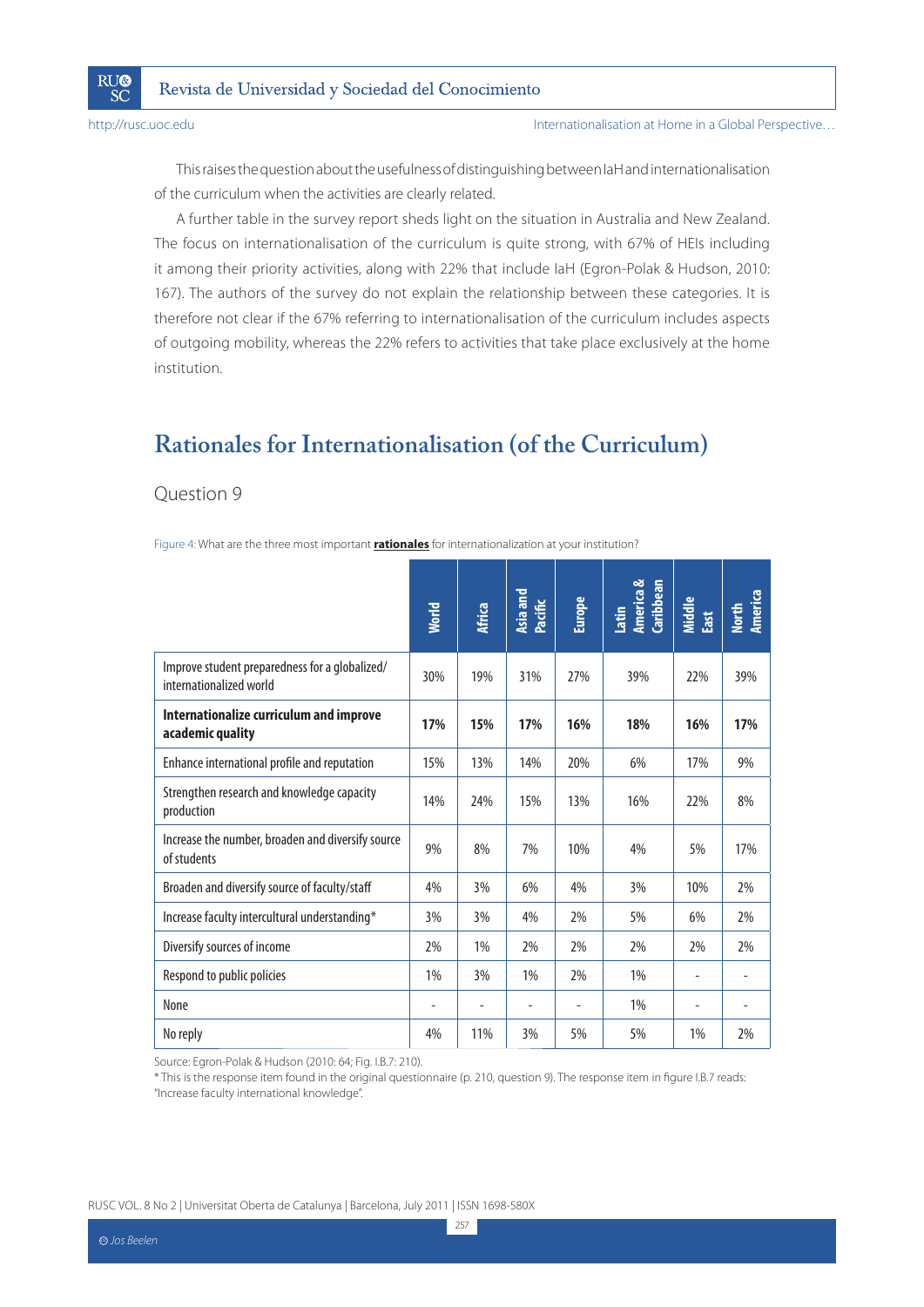**RI**I®

SČ

### Discussion

At a global level, improving student preparedness (the full item in the questionnaire reads: "Improve student preparedness for a globalized/internationalized world") is identified as the most important rationale for internationalisation. Thirty per cent of HEIs rate it among their main rationales. It is also the first rationale in the regions, except in Africa.

Internationalisation of the curriculum occupies second place in the overview of rationales worldwide, with 17% of HEIs identifying it as a main rationale. In the breakdown by region, it also comes in second place in Asia & Pacific, Latin America & Caribbean and North America, whereas it comes in third place in Africa, Europe and the Middle East.

The authors do not comment on a relationship between student preparedness and the curriculum. It therefore remains unclear if they consider internationalisation of the curriculum as a tool for improving student preparedness. They apparently associate traditional means such as outgoing mobility with preparing students, since they remark that "an international experience as part of a study programme is perhaps one of the best ways to become 'prepared' for a globalized world". NUAs perceive that student preparation is the main rationale for their members' pursuing internationalisation (26%) and that internationalisation of the curriculum belongs to the top four rationales (15%) (Egron-Polak & Hudson, 2010: 64, Fig. I.B.7).

The mention of internationalisation of the curriculum in this context may therefore primarily be made in relation to the quality of the curriculum and not in relation to the extent to which it contributes to the development of students' international and intercultural competences.

### **Benefits of Internationalisation**

### Question 10

Figure 5: What are the most significant **benefits** of internationalization to your institution (please rank top three, where 1 = most significant)?

|                                                       | <b>World</b> | <b>Africa</b> | Asia and<br>Pacific | Europe | Latin<br>America &<br>Caribbean<br>Middle<br>East<br>Nmerica |     |     |
|-------------------------------------------------------|--------------|---------------|---------------------|--------|--------------------------------------------------------------|-----|-----|
| Increased international awareness of students         | 24%          | 15%           | 20%                 | 23%    | 30%                                                          | 18% | 33% |
| Strengthened research and knowledge production        | 16%          | 24%           | 20%                 | 14%    | 18%                                                          | 21% | 9%  |
| Enhanced international cooperation and solidarity     | 12%          | 15%           | 11%                 | 14%    | 10%                                                          | 15% | 8%  |
| <b>Enhanced internationalization of</b><br>curriculum | 11%          | 7%            | 12%                 | 11%    | 9%                                                           | 7%  | 17% |
| Enhanced prestige/profile for the institution         | 10%          | 11%           | 11%                 | 12%    | 10%                                                          | 9%  | 7%  |
| Increased international orientation of faculty/staff  | 10%          | 9%            | 12%                 | 9%     | 10%                                                          | 7%  | 9%  |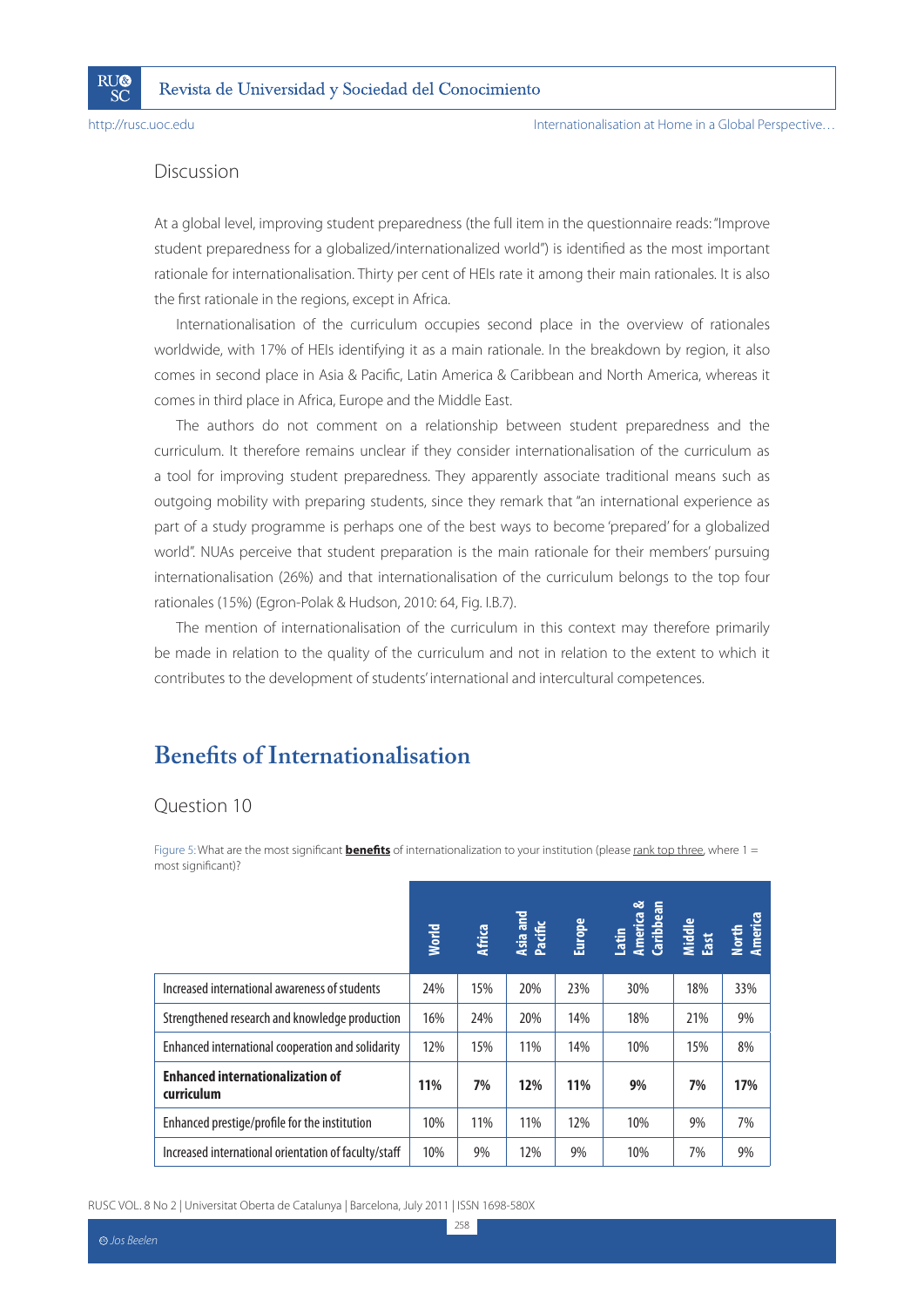

|                                                                                                                                                                                                                                                                                                                                                                                                                                                                                                                                                                                                                                                                                                                                                                                                                                                | <b>World</b>   | <b>Africa</b>            | Asia and<br>Pacific | Europe        | Latin<br>America &<br>Caribbean | Middle<br>East               |
|------------------------------------------------------------------------------------------------------------------------------------------------------------------------------------------------------------------------------------------------------------------------------------------------------------------------------------------------------------------------------------------------------------------------------------------------------------------------------------------------------------------------------------------------------------------------------------------------------------------------------------------------------------------------------------------------------------------------------------------------------------------------------------------------------------------------------------------------|----------------|--------------------------|---------------------|---------------|---------------------------------|------------------------------|
| Better capacity to attract students                                                                                                                                                                                                                                                                                                                                                                                                                                                                                                                                                                                                                                                                                                                                                                                                            | 5%             | 3%                       | 3%                  | 6%            | 2%                              | 9%                           |
| Increased or diversified revenue generation                                                                                                                                                                                                                                                                                                                                                                                                                                                                                                                                                                                                                                                                                                                                                                                                    | 4%             | 3%                       | 4%                  | 2%            | 2%                              | 7%                           |
| Improved institutional management                                                                                                                                                                                                                                                                                                                                                                                                                                                                                                                                                                                                                                                                                                                                                                                                              | 1%             | 3%                       | 2%                  | 1%            | 3%                              | 3%                           |
| Better capacity to attract faculty/staff                                                                                                                                                                                                                                                                                                                                                                                                                                                                                                                                                                                                                                                                                                                                                                                                       | 1%             | $\overline{\phantom{a}}$ | 2%                  | 1%            | $\overline{\phantom{m}}$        | 5%                           |
| None                                                                                                                                                                                                                                                                                                                                                                                                                                                                                                                                                                                                                                                                                                                                                                                                                                           | $\overline{a}$ |                          |                     |               |                                 |                              |
| No reply                                                                                                                                                                                                                                                                                                                                                                                                                                                                                                                                                                                                                                                                                                                                                                                                                                       | 5%             | 10%                      | 3%                  | 7%            | 4%                              | $\overline{a}$               |
|                                                                                                                                                                                                                                                                                                                                                                                                                                                                                                                                                                                                                                                                                                                                                                                                                                                |                |                          |                     |               |                                 |                              |
| table and comes in second place in Asia & Pacific and North America. The connection between the two<br>items is not explained nor is it clear how awareness relates to measurable or assessable competences<br>or professional behaviour. The scores for North America are remarkable in the sense that the region<br>scores highest both on increased international awareness (33%) and enhanced internationalisation<br>of the curriculum (17%). The respondents might have seen a connection between the two items that<br>can become apparent when additional questions will be asked.<br><b>Global and Regional Barriers and Obstacles</b><br>to Internationalisation<br>Question 14<br>Figure 6: Which of the following are the three most important <i>internal obstacles</i> to advancing internationalization at your<br>institution? |                |                          |                     |               |                                 |                              |
|                                                                                                                                                                                                                                                                                                                                                                                                                                                                                                                                                                                                                                                                                                                                                                                                                                                | <b>World</b>   | <b>Africa</b>            | Asia and<br>Pacific | <b>Europe</b> | Latin<br>America &<br>Caribbean |                              |
| Insufficient financial resources                                                                                                                                                                                                                                                                                                                                                                                                                                                                                                                                                                                                                                                                                                                                                                                                               | 27%            | 29%                      | 24%                 | 25%           | 29%                             |                              |
| Limited faculty interest and involvement                                                                                                                                                                                                                                                                                                                                                                                                                                                                                                                                                                                                                                                                                                                                                                                                       | 11%            | 11%                      | 11%                 | 13%           | 9%                              | Middle<br>East<br>31%<br>10% |

#### Discussion

### **Global and Regional Barriers and Obstacles to Internationalisation**

#### Question 14

|                                                                           | <b>World</b> | <b>Africa</b> | and<br>Pacific<br>Asia | <b>Europe</b> | ಎ<br>Caribbean<br>America<br>Latin | Middle<br>East | North<br>America |
|---------------------------------------------------------------------------|--------------|---------------|------------------------|---------------|------------------------------------|----------------|------------------|
| Insufficient financial resources                                          | 27%          | 29%           | 24%                    | 25%           | 29%                                | 31%            | 32%              |
| Limited faculty interest and involvement                                  | 11%          | 11%           | 11%                    | 13%           | 9%                                 | 10%            | 8%               |
| Limited expertise of staff and/or lack of foreign<br>language proficiency | 11%          | 11%           | 12%                    | 11%           | 12%                                | 11%            | 6%               |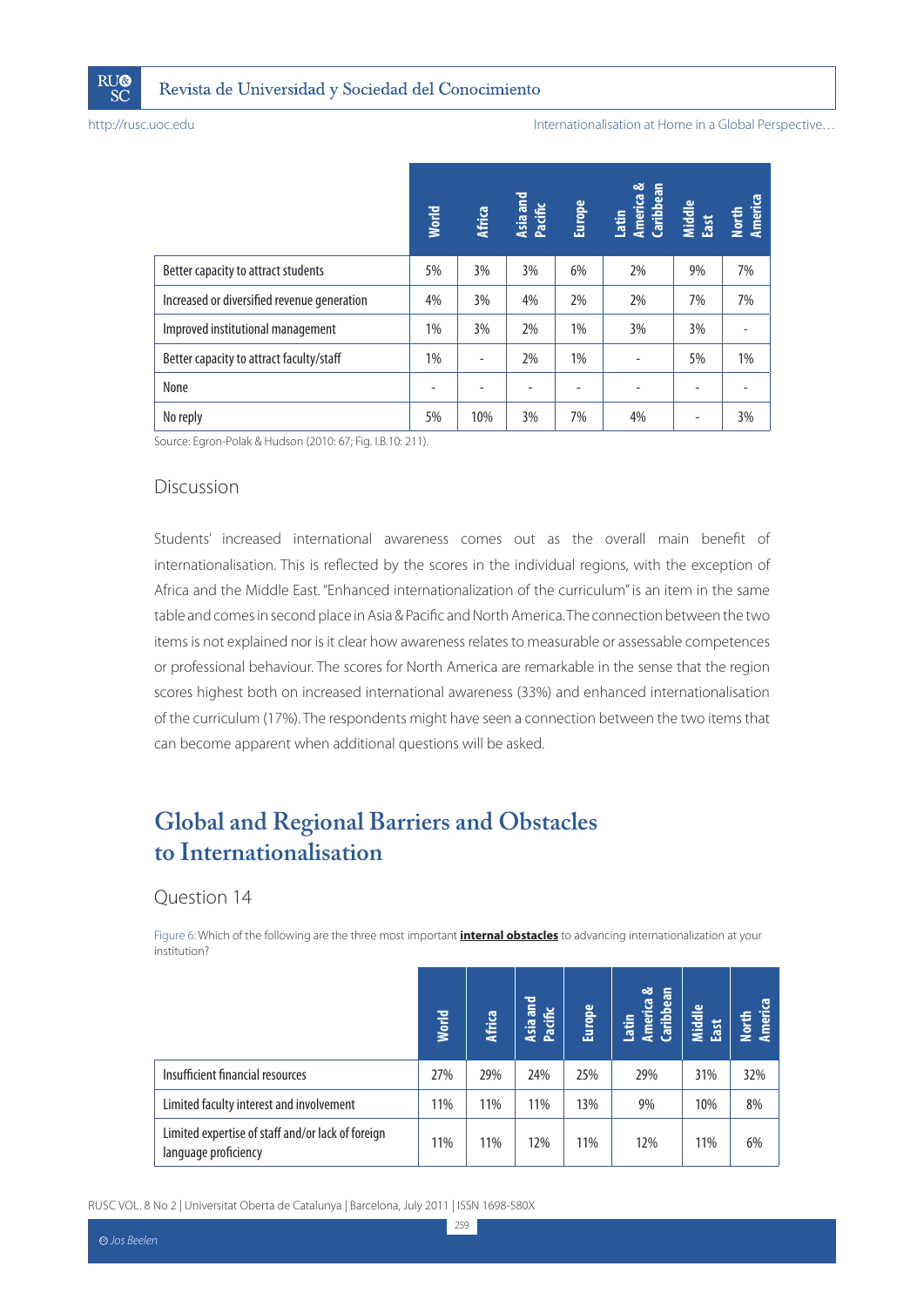

#### Internationalisation at Home in a Global Perspective…

|                                                                                                                                                                                                                                                                                                                                                                                                                                                                                                                                                                                  | <b>World</b> | <b>Africa</b> | Asia and<br>Pacific | <b>Europe</b> | America &<br>Caribbean<br>Latin | Middle<br>East | America<br><b>North</b> |
|----------------------------------------------------------------------------------------------------------------------------------------------------------------------------------------------------------------------------------------------------------------------------------------------------------------------------------------------------------------------------------------------------------------------------------------------------------------------------------------------------------------------------------------------------------------------------------|--------------|---------------|---------------------|---------------|---------------------------------|----------------|-------------------------|
| Administrative inertia, bureaucratic difficulties and/<br>or lack of institutional policies and procedures                                                                                                                                                                                                                                                                                                                                                                                                                                                                       | 8%           | 8%            | 6%                  | 10%           | 8%                              | 9%             | 8%                      |
| Too rigorous/inflexible curriculum to participate<br>in internationally focused programmes, including<br>mobility.                                                                                                                                                                                                                                                                                                                                                                                                                                                               | 8%           | 7%            | 9%                  | 9%            | 9%                              | 4%             | 6%                      |
| Absence of strategy/plan to guide the process                                                                                                                                                                                                                                                                                                                                                                                                                                                                                                                                    | 7%           | 12%           | 9%                  | 4%            | 8%                              | 8%             | 9%                      |
| Limited student interest                                                                                                                                                                                                                                                                                                                                                                                                                                                                                                                                                         | 6%           | 4%            | 6%                  | 6%            | 5%                              | 12%            | 13%                     |
| International engagement nor recognized for<br>promotion or tenure                                                                                                                                                                                                                                                                                                                                                                                                                                                                                                               | 5%           | 2%            | 4%                  | 6%            | 3%                              | 4%             | 11%                     |
| Lack of organizational structure/office responsible<br>for internationalization                                                                                                                                                                                                                                                                                                                                                                                                                                                                                                  | 5%           | 3%            | 8%                  | 3%            | 7%                              | 12%            | 3%                      |
| Limited institutional leadership/vision                                                                                                                                                                                                                                                                                                                                                                                                                                                                                                                                          | 2%           | 3%            | 3%                  | 1%            | 2%                              |                | 4%                      |
| No reply                                                                                                                                                                                                                                                                                                                                                                                                                                                                                                                                                                         | 10%          | 10%           | 7%                  | 12%           | 9%                              | 1%             | 11%                     |
| Discussion<br>Insufficient financial resources come out as the main internal obstacle on a global level, as well as in<br>all the regions. This contrasts with the results of the 2005 survey. It does not become clear to what                                                                                                                                                                                                                                                                                                                                                  |              |               |                     |               |                                 |                |                         |
| On an aggregate level "limited faculty interest" and "limited experience and expertise of staff                                                                                                                                                                                                                                                                                                                                                                                                                                                                                  |              |               |                     |               |                                 |                |                         |
| extent the lack of financial resources is connected with internationalisation of the curriculum. The<br>authors do not mention this aspect and limit their analysis to funding for travel, scholarships, research<br>partnerships and development of new services.<br>and/or lack of foreign language proficiency" rank "fairly high" among the internal obstacles to<br>internationalisation in the opinion of HEIs (Egron-Polak & Hudson, 2010: 23). They share second and<br>third place with 11% each. This seems to support the view that the involvement of academic staff |              |               |                     |               |                                 |                |                         |
| in the internationalisation process leaves much to be desired. However, it should be remembered<br>that the invitations to fill out the questionnaires were sent to Heads of Institution and/or Heads of<br>International Affairs (Egron-Polak & Hudson, 2010: 42). The results therefore represent the views of<br>these people and not those of academic staff themselves. It would be interesting to pursue this<br>question with academic staff as respondents.                                                                                                              |              |               |                     |               |                                 |                |                         |

### Discussion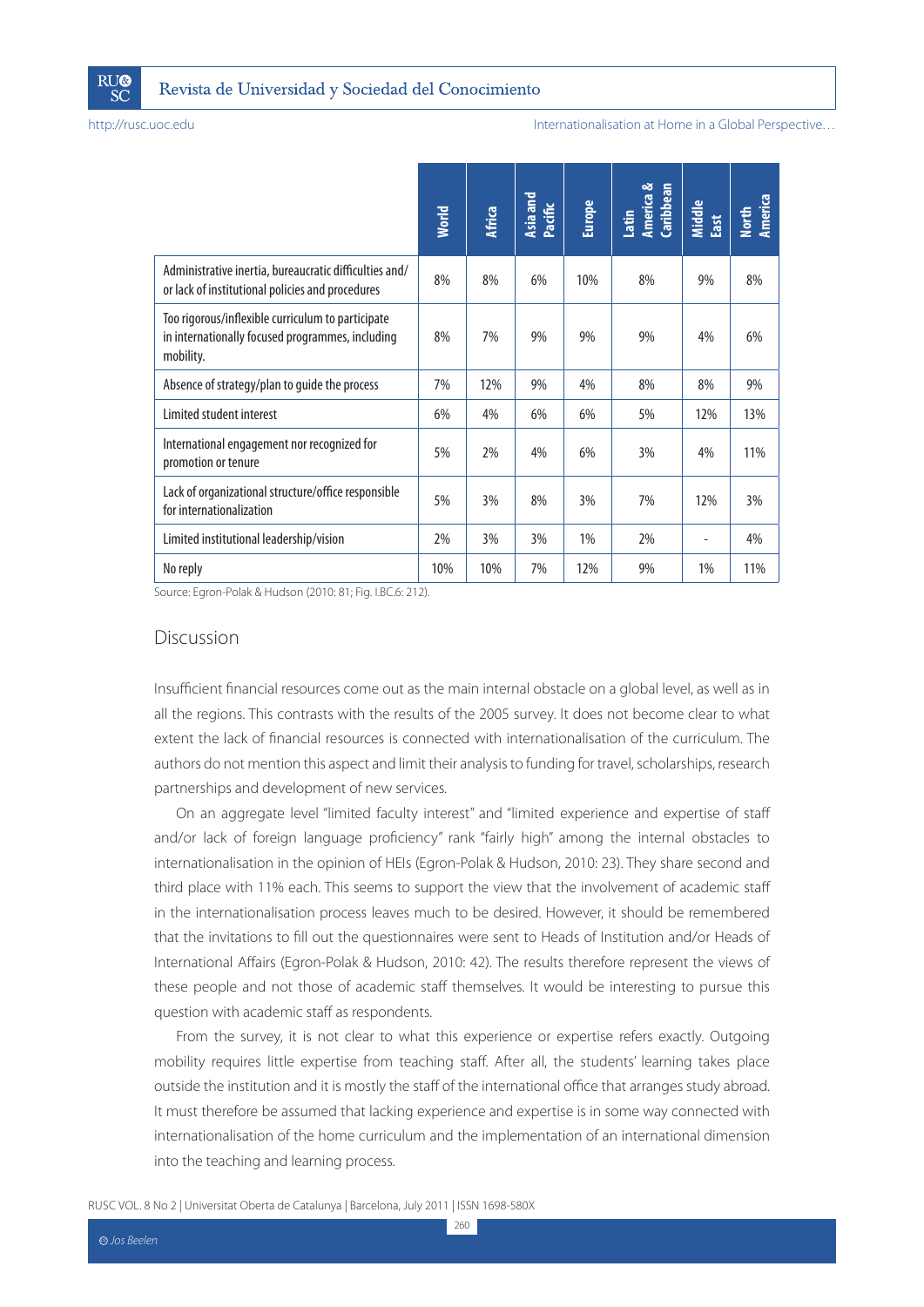**RI**I®

SČ

#### Internationalisation at Home in a Global Perspective…

The authors of the survey consider the lack of interest of academic staff "worrisome" and mention that institutions "need to focus far more on mobilizing, training and providing support to faculty members and staff to build up 'internationalization knowledge and readiness' if they are to reach their internationalization goals" (Egron-Polak & Hudson, 2010: 77-78).

It would seem useful to look further into the issue of how 'internationalisation knowledge' can be defined and what support could be offered to increase it. The authors see a role for NUAs to mobilise and engage faculty members (p. 149). They do not comment on a relationship between the lack of engagement and limited experience of staff, but it would seem worthwhile to examine whether such a relationship could be made. Leask and Beelen (2010) discuss this relationship. Childress (2010) demonstrates in her case studies that successful engagement of academic staff is the result of a longterm and well supported institutional policy.

The Global Survey distinguishes the lack of foreign language proficiency of teaching staff as both an external and an internal obstacle to advancing internationalisation, in combination with the staff's experience and expertise (Egron-Polak & Hudson, 2010: 225, questions 12 and 13). This combined obstacle scores second/third place worldwide as an internal obstacle, at the same level as "limited faculty interest". It comes in second place in Asia & Pacific and Latin America & Caribbean, and third place in Africa, Europe and the Middle-East. In North America, it ranks quite low (see Figure 6). In the overview of external obstacles, this element is apparently not considered relevant, since it does not appear in it. It does not become clear what the perceived lack of foreign language proficiency really means. This is firstly because it is combined with another issue. Secondly, it remains unclear where the lack of proficiency is mostly felt. Is it in research or in the teaching and learning process?

Foreign language proficiency is a relevant issue in situations where teaching staff or students – or both – use their second language in a learning environment. Even if both students and teaching staff have the required proficiency, this does not mean that an international classroom will be effective. Teaching staff will also need skills in teaching methodology in a second language. In other words, they will need to apply their second language in content-related contexts. At the same time, they will need to focus on the role of language in the learning process of the students. It would seem useful to distinguish between foreign language proficiency on the one hand, and the skills to teach in a foreign language on the other.

### **Conclusions**

The Global Survey confirms the relevance of internationalisation of the curriculum as one of the two 'pillars' of internationalisation. This is a worldwide phenomenon, although there are some significant regional differences. However, the Global Survey does not enable us to form a clear picture of the state of internationalisation of the curriculum. This is because terminology is not always clear and several issues are combined in one response item. In order to focus more clearly on the trends in internationalising curricula, terminology needs to be clarified. The overwhelming focus of HEIs is on preparing students for a globalised world. At the same time, it has become apparent that this

RUSC VOL. 8 No 2 | Universitat Oberta de Catalunya | Barcelona, July 2011 | ISSN 1698-580X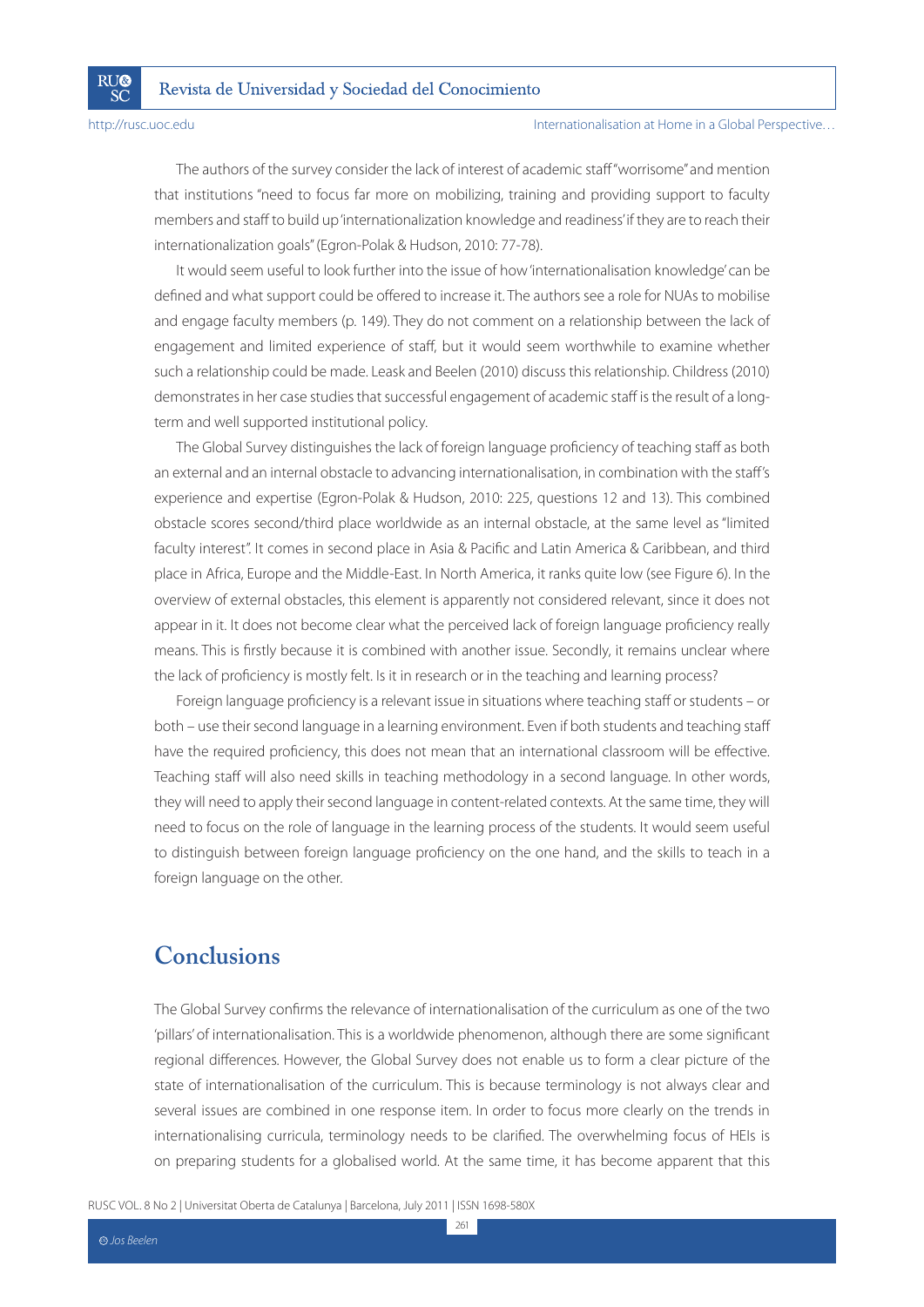**RU®** 

SČ

aim will not be achieved through traditional outgoing mobility, which will continue to be a tool for a small minority of students. When every graduate needs to have intercultural and international competences, only the home curriculum can provide these. It therefore needs to be clarified what the role of the curriculum is as a tool for achieving this. In order to do this, a more detailed look at the relevant issues from the Global Survey is necessary from the perspective of internationalisation of the curriculum.

The following issues can be distinguished:

- 1. The terms 'Internationalisation at Home' and 'internationalisation of the curriculum' seem to overlap. In order to adequately distinguish trends, the terminology needs to be clarified and the relationship between the two concepts explained to enable focused questions.
- 2. When an internationalised curriculum is seen as proof of quality rather than as a tool for teaching and learning, the image becomes blurred. These two aspects should therefore be separated in future questionnaires.
- 3. Further light also needs to be shed on the exact nature of the lack of involvement of academic staff and how this may relate to the perceived lack of experience and expertise. Does this lack of expertise relate to the inclusion of an international dimension into learning environments for students? If so, what kind of support would academic staff need to facilitate this process for them? What expertise do academic staff lack when it comes to implementing an international/ intercultural dimension into the home curriculum? What do academic staff define as their needs for training and support? In order to get a clearer image of the possible causes of the lack of involvement of academic staff, it is necessary to link this to a number of underlying issues. These include the required skills for building an international dimension into the home curriculum, general foreign language proficiency, skills for teaching in a second language and/or teaching learners who use their second language. Each of these issues calls for specific questions in relation to the involvement of academic staff.
- 4. More specific questions need to be asked about foreign language proficiency to determine how exactly the lack of language proficiency hampers the internationalisation process. Is this lack related to research and is it about accessing literature in a foreign language? Or is it related to communication with colleagues and students from abroad or – again – to teaching in a second language?
- 5. The 2005 survey assigned a far more important place to the lack of expertise than the 2009 survey, which shows a lack of financial resources as the main obstacle. It seems unlikely that the expertise of academic staff has increased considerably over the last five years. So how can this shift be explained? Another question is if the perceived lack of financial resources is as relevant to internationalisation of the curriculum as it is for setting up other forms of internationalisation. After all, internationalisation of the curriculum is a fairly cost effective form of internationalisation because it focuses on the restructuring and development of learning environments at the home institute. Academic staff tend to indicate that considerable funding is essential for internationalisation of the curriculum since it requires many hours of dedication. But academic staff did not fill out the questionnaires. The question is if those

RUSC VOL. 8 No 2 | Universitat Oberta de Catalunya | Barcelona, July 2011 | ISSN 1698-580X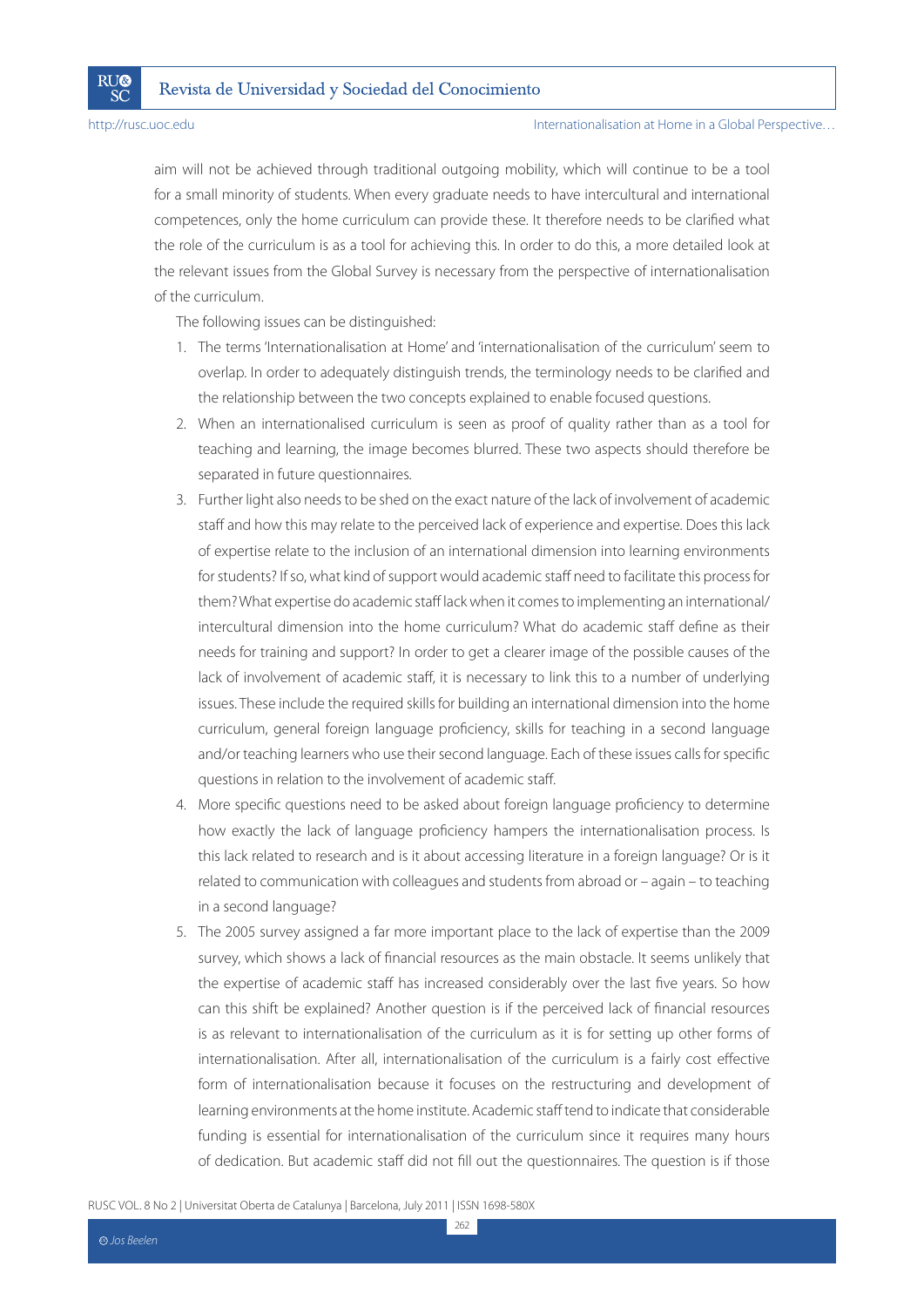

Internationalisation at Home in a Global Perspective…

who did so indicated the lack of finance on the basis of what teaching staff told them, or on the basis of their own roles in the internationalisation process, which tend to focus more on traditional forms of internationalisation. Questions linking the lack of financial resources to curriculum development may provide relevant insights into this issue.

### **References**

BEELEN, J. (ed.). (2007). Implementing Internationalisation at Home. Amsterdam: EAIE.

CHILDRESS, L.K. (2010). The Twenty-First Century University: Developing Faculty Engagement in Internationalization. New York: Peter Lang Publishing Group.

CROWTHER, P. et al. (2001). Internationalisation at Home: A Position Paper. Amsterdam: EAIE.

- DE WIT, H. (ed.). (2009). Measuring Success in the Internationalisation of Higher Education (EAIE Occasional Paper 22). Amsterdam: EAIE.
- DUTSCHKE, D. (2009). "Campus Internationalization Initiatives and Study Abroad". AACRAO-College & University. Vol. 84, No 3, pages 67-73.
- EGRON-POLAK, E.; HUDSON, R. (2010). Internationalization of Higher Education: Global trends, regional perspectives (IAU 3rd Global Survey report). Paris: IAU.
- KNIGHT, J. (2006). Internationalization of higher education: New directions, new challenges (IAU 2nd Global Survey report). Paris: IAU.
- KNIGHT, J. (2008). Higher Education in Turmoil: The Changing World of Internationalization. Rotterdam: Sense.
- LEASK, B. (2007). "Internationalisation of the Curriculum in Australia". In: J. BEELEN (ed.), Implementing Internationalisation at Home. Amsterdam: EAIE. Pages 6-7.
- LEASK, B.; BEELEN, J. (2010). "Enhancing the Engagement of Academic Staff in International Education". In: Proceedings of a Joint IEAA-EAIE Symposium. Melbourne: International Education Association of Australia. Pages 28-40.